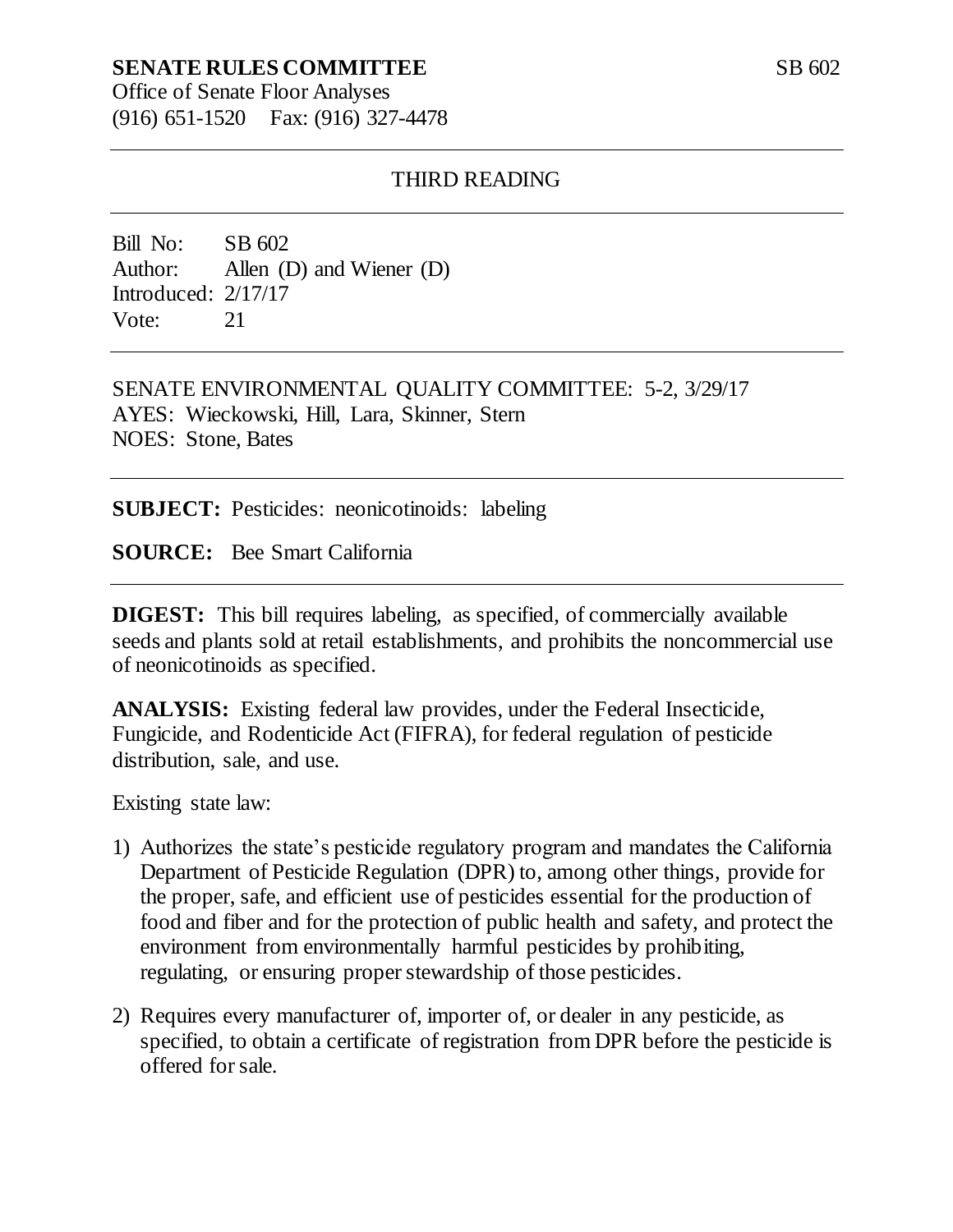3) Requires DPR, on or before July 1, 2018, to issue a determination with respect to its reevaluation of neonicotinoids, and to adopt control measures necessary to protect pollinator health within two years, as specified.

This bill:

- 1) Requires, on and after July 1, 2018, labeling of commercially available seeds and plants sold at retail establishments, excluding noxious weed seeds and plants, that have been treated with a neonicotinoid pesticide.
- 2) Specifies that "treatment" includes foliar and granular treatments, in addition to seed coatings.
- 3) Defines "neonicotinoid" as imidacloprid, nithiazine, acetamiprid, clothianidin, dinotefuran, thiacloprid, thiamethoxam, or any other chemical designated by DPR as belonging to the neonicotinoid class of chemicals.
- 4) Prohibits the use of noncommercial neonicotinoids in California as of January 1, 2019.
- 5) Exempts pet care products and indoor pest control products meant for inside pests from the above prohibition.
- 6) States that noncompliance with the labeling requirements of this bill is a violation of Business and Professions Code unfair business practice provisions and prohibits the use of neonicotinoid pesticides, and exempts certain uses.

# **Background**

- 1) *Neonicotinoids.* According to the US Environmental Protection Agency (US EPA), neonicotinoids are a class of insecticides with a common mode of action that affects the central nervous system of insects, causing paralysis and death. Some uncertainties have been identified since the initial registration of neonicotinoids regarding their potential environmental fate and effects, particularly as they relate to pollinators. Data suggests that neonicotinic residues can accumulate in pollen and nectar of treated plants, potentially exposing pollinators to high levels of the chemicals. Adverse effects data and bee kill incidents have also been reported, highlighting the potential direct and/or indirect effects of neonicotinic pesticides on pollinators.
- 2) *Bees.* Bees were once found in large parts of the Eastern and Midwestern United States*,* but the bees have suffered a dramatic decline in the last two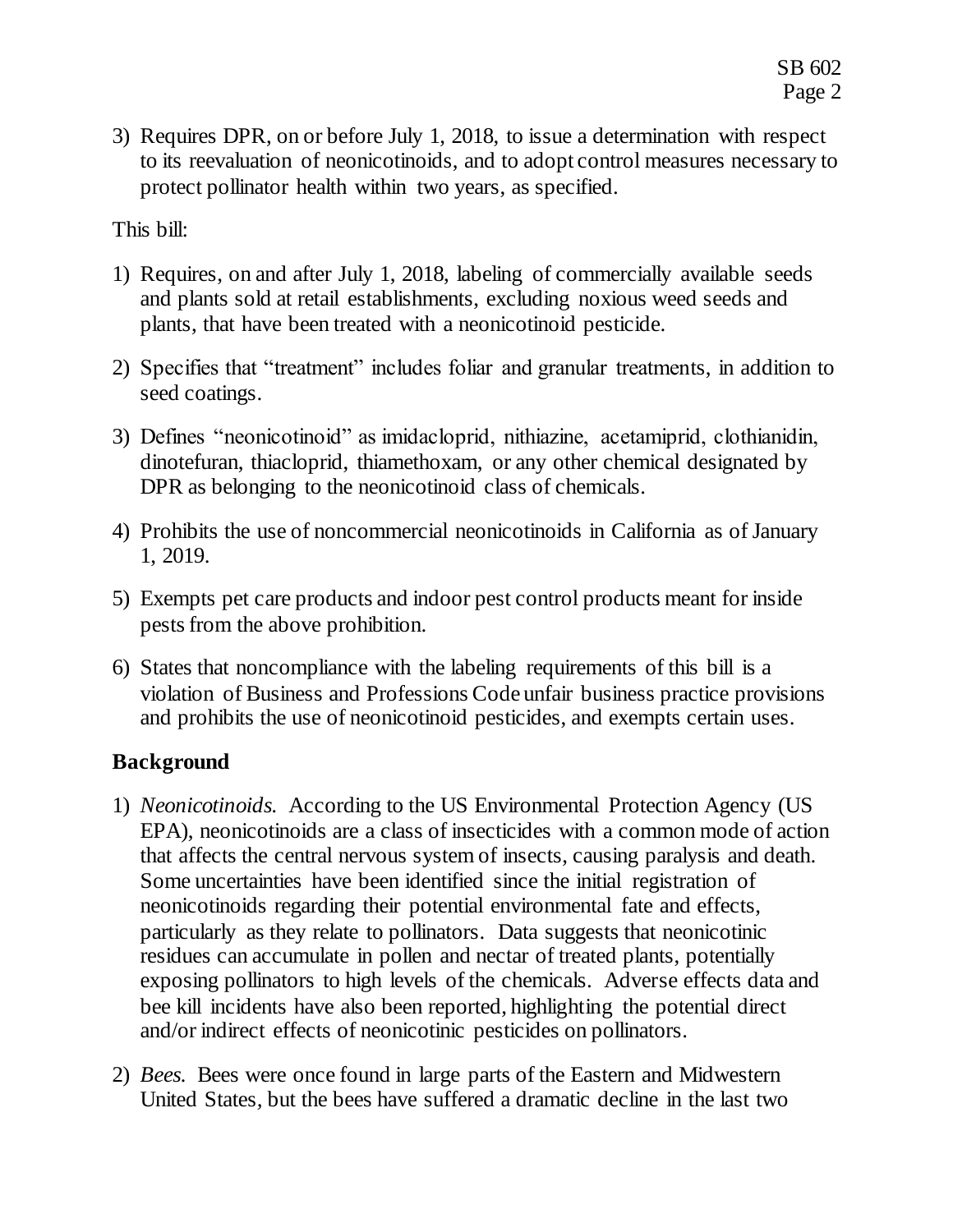decades due to habitat loss and degradation, along with pathogens and pesticides.

The bee was found in 31 states and Canadian provinces before the mid- to late-1990s, according to the final rule published in the Federal Register. But since 2000, it has been reported in only 13 states and Ontario, Canada. It has seen an 88% decline in the number of populations and an 87% loss in the amount of territory it inhabits. This means the species is vulnerable to extinction, even without further habitat loss or insecticide exposure.

Pollinator decline is a global trend. A United Nations sponsored report drawing on about 3,000 scientific papers concludes that about 40% of invertebrate pollinator species (such as bees and butterflies) are facing extinction. Since some 75% of food crops rely at least partially on pollinators, that raises serious concerns about the future of the global food supply.

In October 2016, the United States Fish and Wildlife Service gave endangered status to seven species of yellow-faced bees native to Hawaii, the first time any U.S. bees received this kind of protection. In 2017, the rusty patched bumblebee was additionally added to the list of endangered species.

3) *Pollinators and neonicotinoids.* Factors affecting pollinator health and bee colony losses due to Colony Collapse Disorder began to be identified in 2006. A National Research Council report in 2007, Status of Pollinators in North America, documented the decline of pollinators and discussed some of the possible causes as well as research and other actions needed to address the issue.

The prevailing theory among scientists in US EPA, United States Department of Agriculture (USDA) and the global scientific and regulatory community is that the general declining health of honey bees is related to complex interactions among multiple stressors including:

- Pests (*e.g*., varroa mite), pathogens (*e.g.,* the bacterial disease American foulbrood) and viruses.
- Poor nutrition (e.g., due to loss of foraging habitat and increased reliance on supplemental diets).
- Pesticide exposure.
- Bee management practices (e.g., long migratory routes to support pollination services).
- Lack of genetic diversity.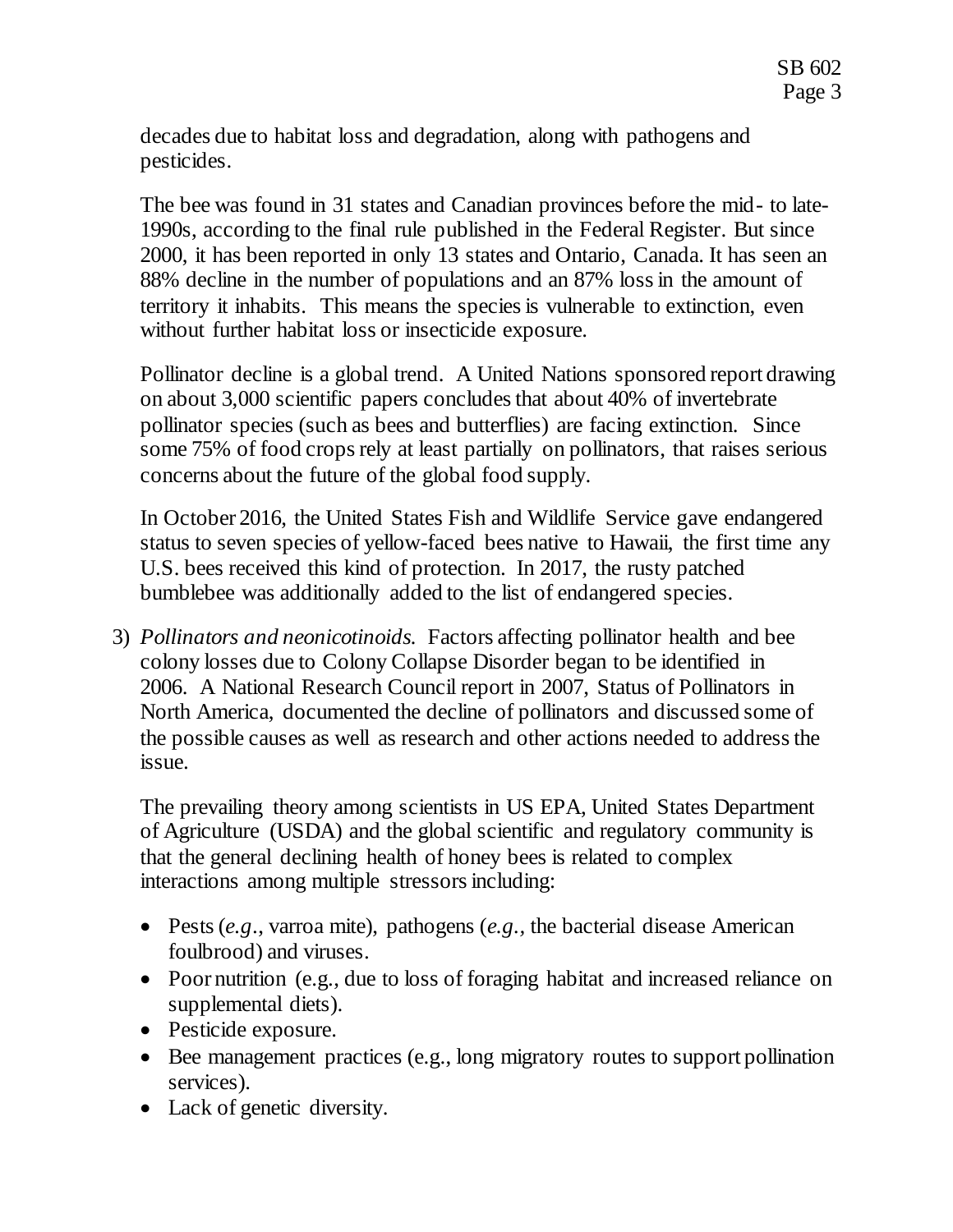In California, beekeepers lost 40% of their hives in the last year. Since 2006, there has been an average loss of 30% of California hive. Wild bee populations have declined by 23% between 2003 and 2008 in the United States.

Historically, US EPA's pesticide risk assessment process for bees has been qualitative (i.e., not measured). The process relied primarily on developing an understanding of the types of effects that might be caused by the pesticide (hazard characterization), based on toxicity studies.

In 2011, US EPA began expanding the risk assessment process for bees to quantify or measure exposures and relate them to effects at the individual and colony level. This involved identifying additional data that would be needed to inform that process.

In November, 2012, US EPA, in collaboration with Health Canada's Pest Management Regulatory Agency and DPR, presented a quantitative risk assessment process for bees and other insect pollinators to the FIFRA Scientific Advisory Panel.

US EPA has begun to employ its new risk assessment framework for bees as part of its regulatory decision-making process for all pesticide chemistries. The new framework relies on a tiered process.

In June 2014, President Obama issued a memorandum establishing a Pollinator Health Task Force, co-chaired by USDA and US EPA, to create a National Pollinator Health Strategy that promotes the health of honey bees and other pollinators (including birds, bats, butterflies, and insects).

US EPA has taken action to protect pollinators from pesticide exposure.

In January, 2016, US EPA and DPR released their draft assessment focused on how one of the most prominent neonicotinoids—Bayer's imidacloprid—affects bees.

This was the first of four risk assessments conducted by the US EPA and DPR on the class of pesticides known as neonicotinoids.

Reviewing dozens of studies from independent and industry-funded researchers, the US EPA's risk-assessment team established that when bees encounter imidacloprid at levels above 25 parts per billion—a common level for neonicotinoids in farm fields—they suffer harm. "These effects include decreases in pollinators as well as less honey produced," the US EPA's press release states. California already prohibits use of the chemical on almonds and limits its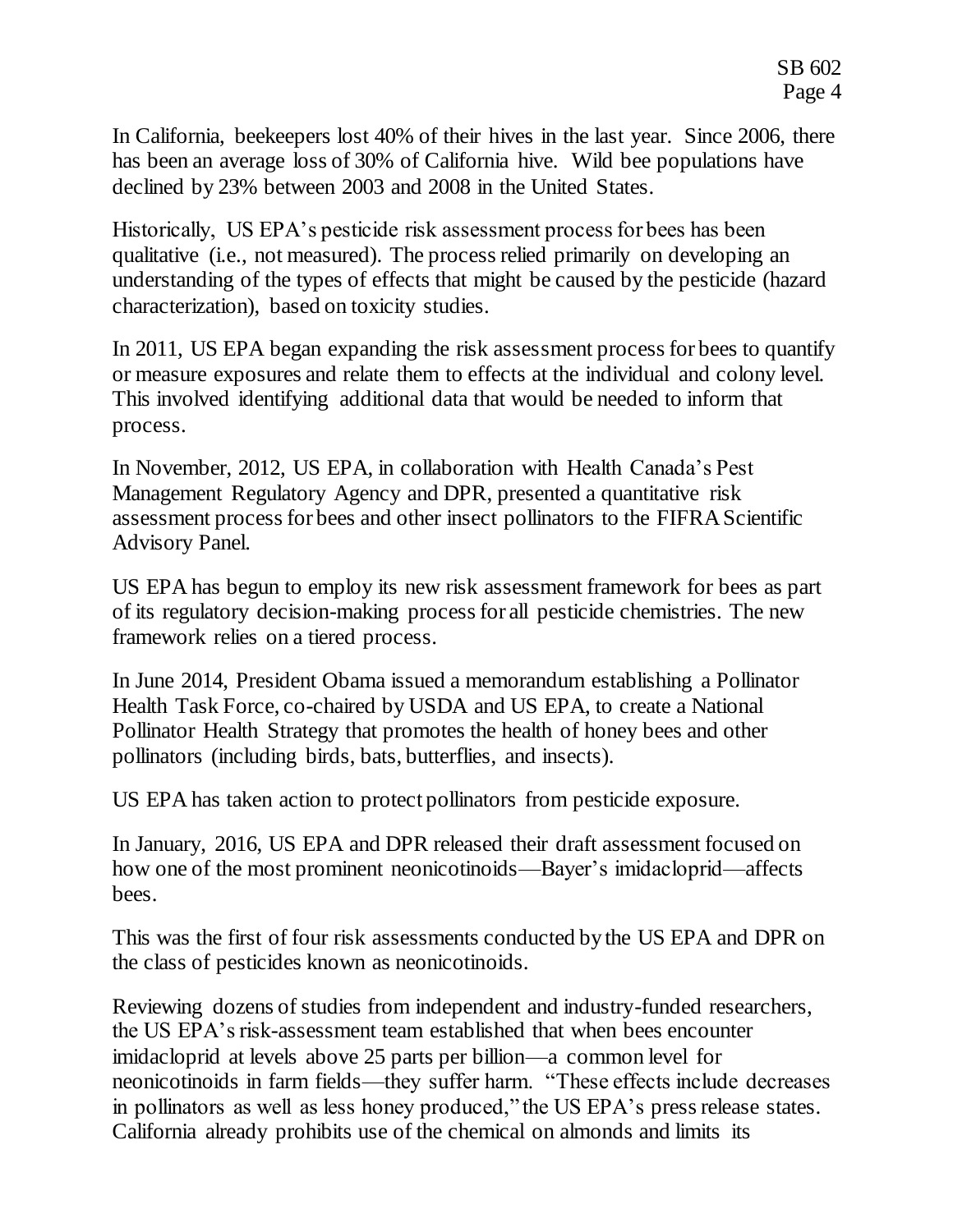application for other crops during bloom periods when bees are most likely to be present.

"Clearly, as a result of this, there might be more restrictions coming," said Charlotte Fadipe, spokeswoman for the California Department of Pesticide Regulation.

In January 2017, US EPA published preliminary pollinator-only risk assessments for the neonicotinoid insecticides clothianidin, thiamethoxam, and dinotefuran and also an update to its preliminary risk assessment for imidacloprid, which was published in January 2016. The updated imidacloprid assessment looks at potential risks to aquatic species, and identifies some risks for aquatic insects.

The assessments for clothianidin, thiamethoxam, and dinotefuran, similar to the preliminary pollinator assessment for imidacloprid showed: most approved uses do not pose significant risks to bee colonies. However, spray applications to a few crops, such as cucumbers, berries, and cotton, may pose risks to bees that come in direct contact with residue. In its preliminary pollinator-only analysis for clothianidin and thiamethoxam, the US EPA has proposed a new method for accounting for pesticide exposure that may occur through pollen and nectar.

Along with the preliminary risk assessments, the US EPA is also issuing an updated registration review schedule for the four neonicotinoids to reflect the data being submitted in 2017.

According to DPR, DPR continues to work with US EPA on the risk assessments for certain neonicotinoids. As DPR moves closer to assessing the potential harms of these pesticides, it may warrant mitigation efforts. There are multiple ways to mitigate the potential harm from a pesticide, including a label change through US EPA, or DPR regulatory action, and others. At this time, DPR states that it has put a placeholder on the 2017 rulemaking calendar for a potential neonicotinoid regulation in case it determines that there is a need to begin mitigation this year and there is a determination to mitigate through regulation.

# **Comments**

*Purpose of bill.* According to the author, "The labeling of neonicotinoid-treated plants will help to protect bees and other pollinators, one of the most critical components of our fragile ecosystem. Research – including a recent analysis by independent scientists at Sussex University – confirms that toxic neonicotinoid pesticides are not only harmful to honey bees, but also to a broad range of other animals, including bumble bees, butterflies, birds and water insects, posing a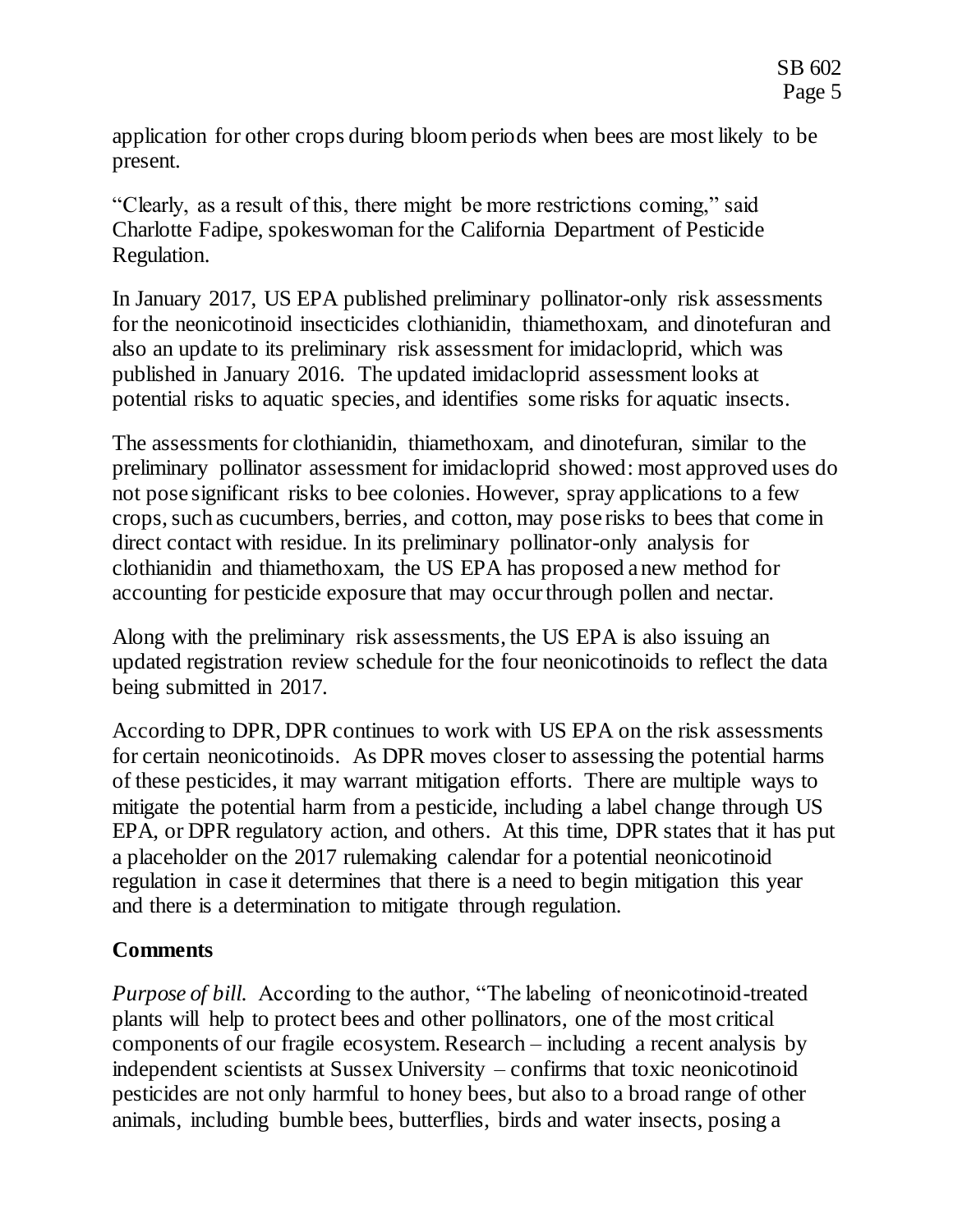serious threat to the food system, the livelihood of beekeepers, and to the environment.

"These harmful pesticides are now the most widely used class of insecticides in the world and their use continues to grow. Research has shown that consumers often overuse neonicotinoids. Products approved for home and garden use may be applied at rates up to 120 times higher than what is approved for agricultural uses. Consumers also may be unaware that many 'bee friendly' garden plants and vegetable seedlings sold at home garden centers have been pre-treated with these bee-killing pesticides.

"SB 602 is an opportunity to have a tremendously positive impact on this issue by empowering consumers to decide for themselves which plants to buy for their gardens. This bill takes a consumer protection approach by requiring all neonicotinoid-treated plants to be labeled as such when sold in nurseries."

# **Related/Prior Legislation**

SB 1282 (Leno and Allen, 2016) would have required labeling of all commercially available seeds and plants treated with neonicotinoid pesticide and stated that it is a violation of Business and Professions Code unfair business practice provisions not to do so and prohibited the use of neonicotinoid pesticides, and exempted certain uses. SB 1282 passed the Senate Committee on Environmental Quality on a vote of 4 to 2. The bill failed passage on the Senate Floor on a vote of 18 to 15.

AB 1789 (Williams, Chapter 578, Statutes of 2014) requires, on or before July 1, 2018, the DPR to issue a reevaluation of neonicotinoids and requires, within two years after making the reevaluation, DPR to adopt any control measures necessary to protect pollinator health.

**FISCAL EFFECT:** Appropriation: No Fiscal Com.: No Local: No

**SUPPORT:** (Verified 3/30/17)

Bee Smart California (source) American Bird Conservancy California League of Conservation Voters Center for Biological Diversity Center for Food Safety Defenders of Wildlife Ecological Farming Association Environmental Working Group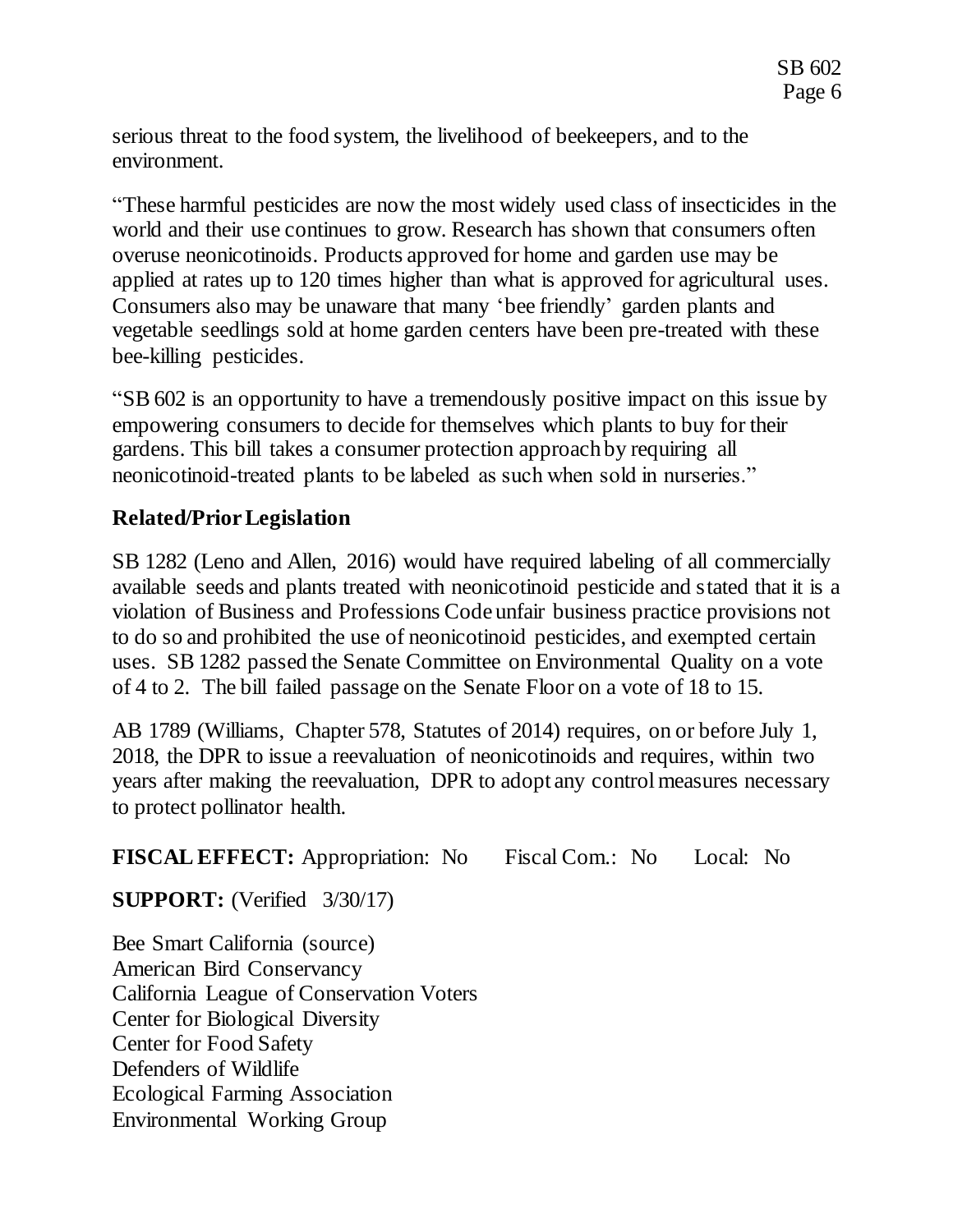SB 602 Page 7

Friends of the Earth Good Earth Natural Foods Pesticide Action Network Pollinator Stewardship Council Sierra Club California Slow Food California Transition Berkeley Urban bee San Francisco We Bee Gardeners Xerces Society for Invertebrate Conservation Three individuals

#### **OPPOSITION:**(Verified 3/30/17)

Agricultural Council of California Almond Alliance of California American Chemistry Council California Agricultural Aircraft Association California Association of Nurseries & Garden Centers California Chamber of Commerce California Citrus Mutual California Cotton Ginners & Growers Association California Farm Bureau Federation California Fresh Fruit Association California Grocers Association California Hotel & Lodging Association California Manufacturers and Technology Association California Seed Association Consumer Specialty Products Association Responsible Industry for a Sound Environment Western Agricultural Processors Association Western Growers Association Western Plant Health Association

**ARGUMENTS IN SUPPORT:** Supporters assert that "there is a wealth of scientific literature showing adverse impacts to bees and other pollinators from uses of neonicotinoids, and the EPA has confirmed that these systemic insecticides can adversely impact bees. In their 2015 proposed action, 'Proposal to Mitigate Exposure to Bees from Acutely Toxic Pesticide Products,' the agency notes, 'Systemic pesticides and/or pesticides with prolonged residual toxicity may result in residues in pollen and nectar at levels that can impact bees and hive health.'